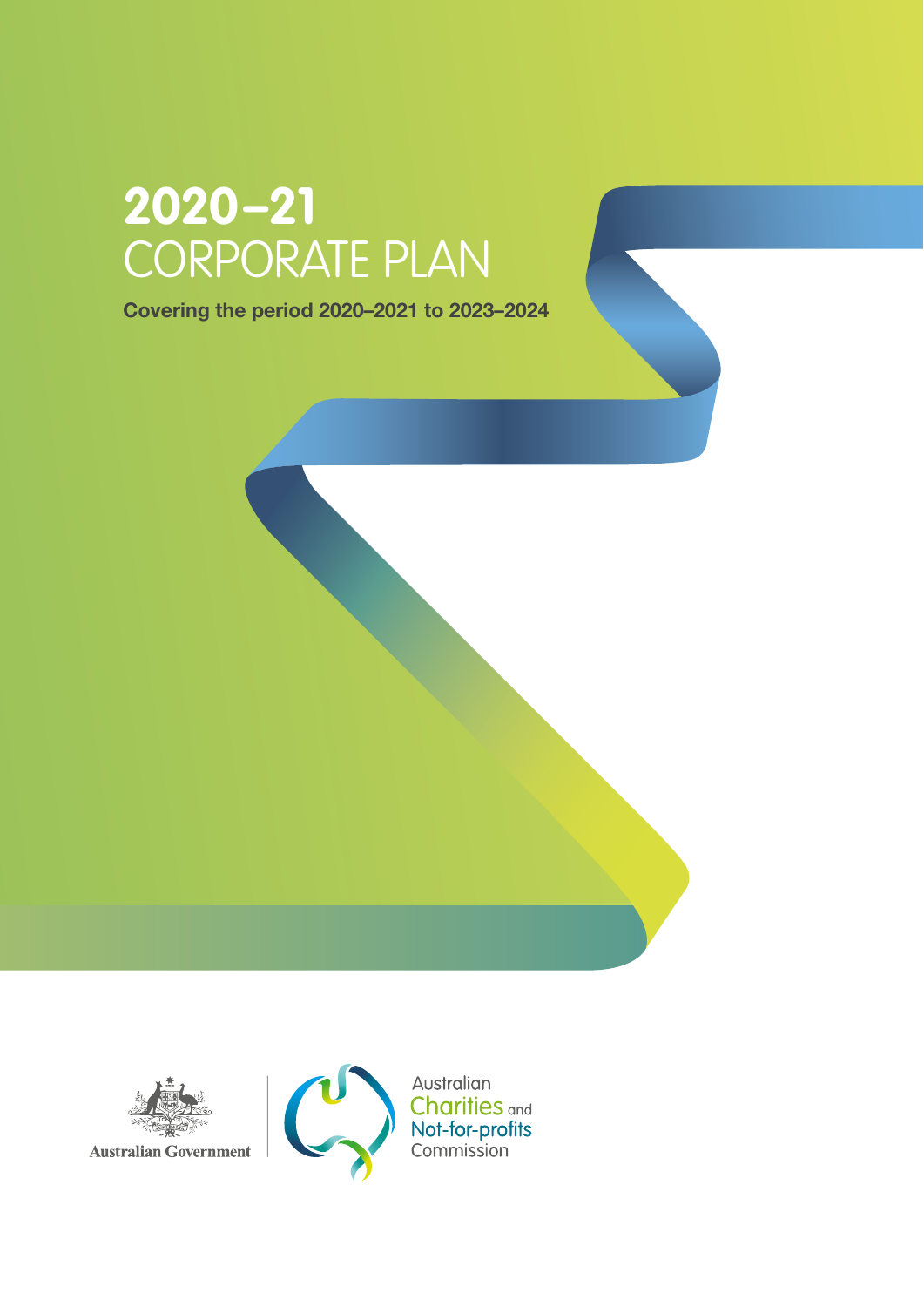## **Contents**

| 1. |                                                                                                                         |  |
|----|-------------------------------------------------------------------------------------------------------------------------|--|
| 2. |                                                                                                                         |  |
|    |                                                                                                                         |  |
| 3. |                                                                                                                         |  |
|    |                                                                                                                         |  |
|    | $\bullet$                                                                                                               |  |
|    |                                                                                                                         |  |
| 4. |                                                                                                                         |  |
|    | • Purpose 1: Maintain, protect and enhance public trust and                                                             |  |
|    | • Purpose 2: To support and sustain a robust, vibrant,<br>independent and innovative Australian not-for-profit sector 8 |  |
|    | • Purpose 3: Promote the reduction of unnecessary regulatory                                                            |  |
| 5. |                                                                                                                         |  |
|    |                                                                                                                         |  |
|    | $\bullet$                                                                                                               |  |
|    | $\bullet$                                                                                                               |  |
| 6. |                                                                                                                         |  |

Contact us

phone **13 ACNC** fax **1300 232 569** visit **acnc.gov.au/contact**

GPO Box 5108 Melbourne VIC 3001

© Copyright 2020

You are free to copy, adapt, modify, transmit and distribute this material as you wish (but not in any way that suggests the ACNC or the Commonwealth endorses you or any of your services or products). DE-23293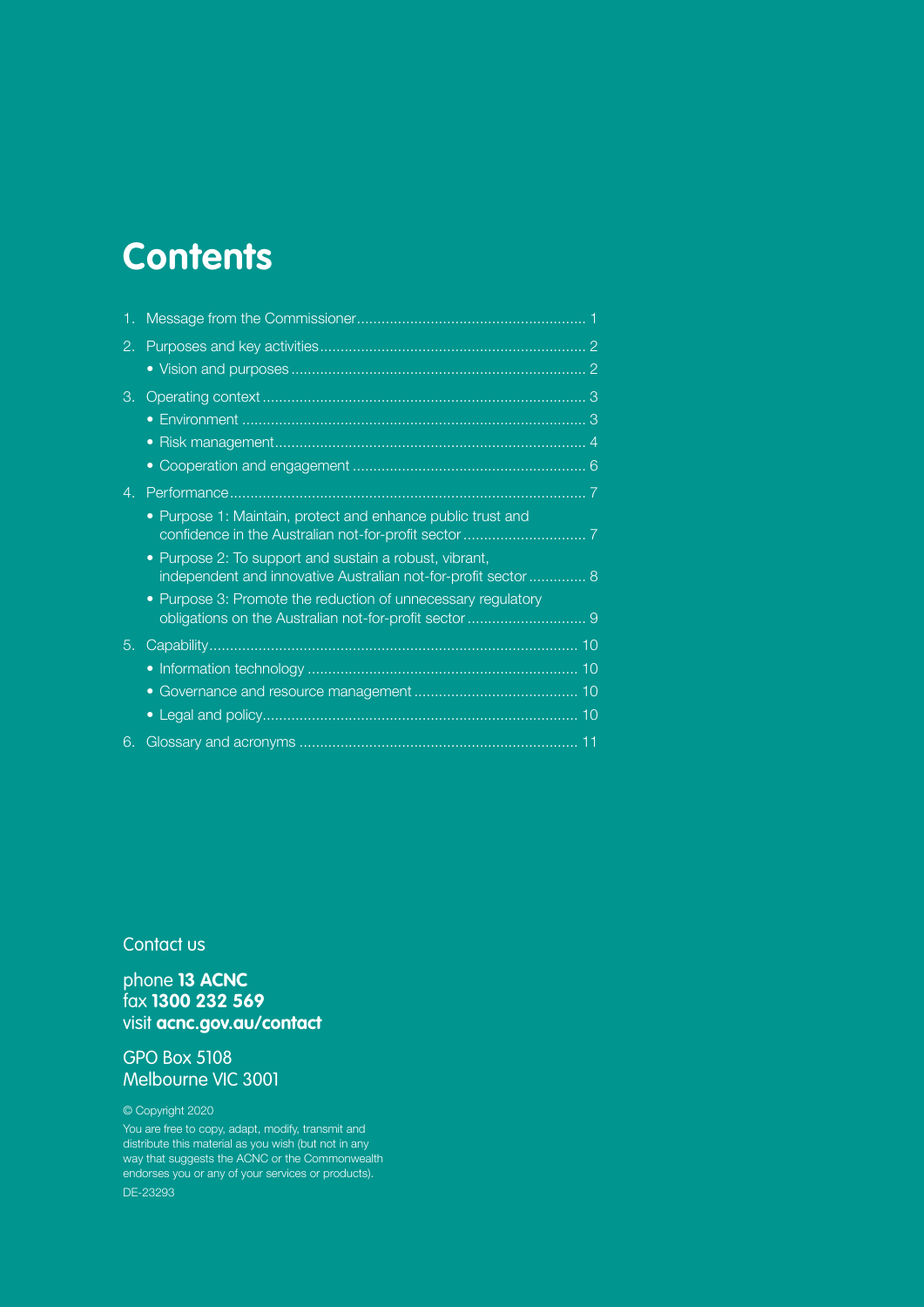## <span id="page-2-0"></span>**1. Message from the Commissioner**

I am pleased to present the 2020–21 Corporate Plan for the Australian Charities and Not-for-profits Commission (ACNC). I will, together with the ACNC's dedicated and highly capable staff, deliver support to the 57,000 charities on the Charity Register, and their members, donors, volunteers, and beneficiaries. We will do this in accordance with the performance measures outlined in this plan.

Charities registered with the ACNC receive generous support from donors and volunteers as a gesture of belief and confidence in the work charities undertake. Analysis of the 2018 Annual Information Statement data collected by the ACNC found registered charities reported \$155.4 billion in total revenue, which included \$10.5 billion in donations and bequests. Charities also received contributions from 3.7 million volunteers to help deliver their programs.

Public trust and confidence in charities is strengthened by transparency, accountability and effectiveness. The ACNC makes the data we collect available to the public to promote trust and confidence and support informed decision making. In the 2020–21 reporting period the ACNC will collect new information about the programs undertaken by charities using a taxonomy to apply a consistent classification, show where they conduct those programs and who will benefit. This information will make the work of charities more visible.

The ACNC will continue to deliver effective regulation by collecting the highest quality data on the sector and making it available to the widest possible audience. We will also develop advice and tools to support charities to strengthen their governance. When necessary, we will use our compliance powers to take appropriate action proportionate to the problems we seek to address.



### Statement of preparation

I present the 2020–21 Australian Charities and Not-for-profits Commission Corporate Plan, as required under paragraph 35(1)(b) of the *Public Governance, Performance and Accountability*  Act 2013 (Cth) (PGPA Act). This corporate plan covers the reporting periods of 2020–2021 to 2023–2024 and outlines how the ACNC will meet its statutory obligations.

Hon. Dr Gary Johns ACNC Commissioner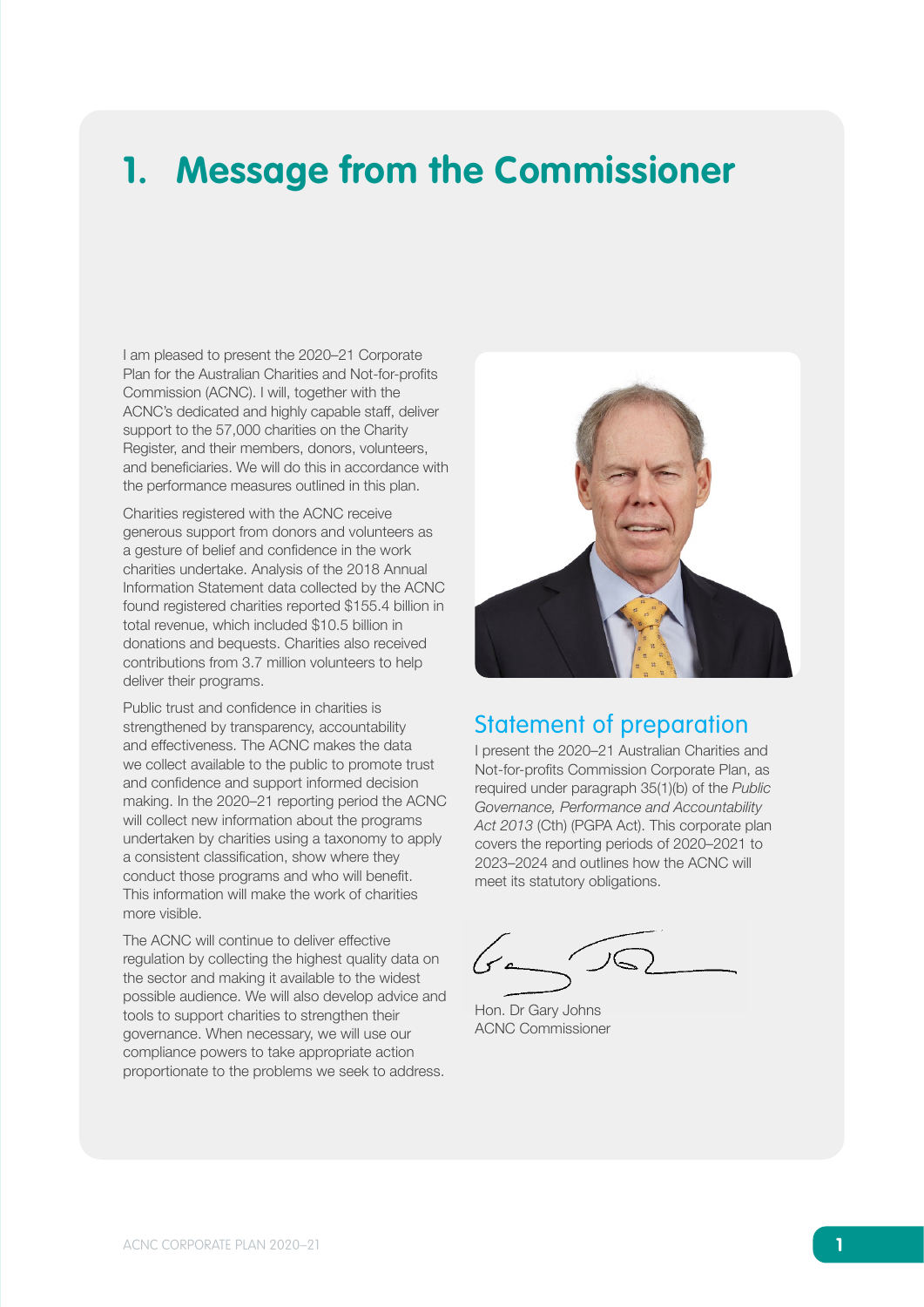## <span id="page-3-0"></span>**2. Purposes and key activities**

**The ACNC is established under the Australian Charities and Not-for-profits Commission Act 2012 (Cth) (ACNC Act) as the independent regulator of charities at the Commonwealth level.** 

**The statutory functions and regulatory powers of the ACNC Commissioner are set out in the ACNC Act, the Charities Act 2013 (Cth) (the Charities Act) and accompanying regulations.**

The objects of the ACNC Act are:

- to maintain, protect and enhance public trust and confidence in the Australian not-for-profit sector
- to support and sustain a robust, vibrant, independent and innovative Australian not-for-profit sector
- to promote the reduction of unnecessary regulatory obligations on the Australian not‑for‑profit sector.

These objects, or purposes, are achieved through the following activities:

• maintaining a public register of Australian charities

- registering new charities
- revoking the registration of charities which are no longer entitled to registration
- collecting information on charities annually
- providing advice and guidance to charities and the public
- disseminating better practice resources
- enhancing the transparency and good governance of the sector
- monitoring charities for compliance with legal requirements, and acting on identified concerns
- working across governments to reduce unnecessary regulation.

### Vision and purposes

Our vision and purposes inform the way we engage with charities, governments and the public. Our objects guide our activities and our supporting capabilities help us to deliver on our vision of charities that inspire trust and confidence.

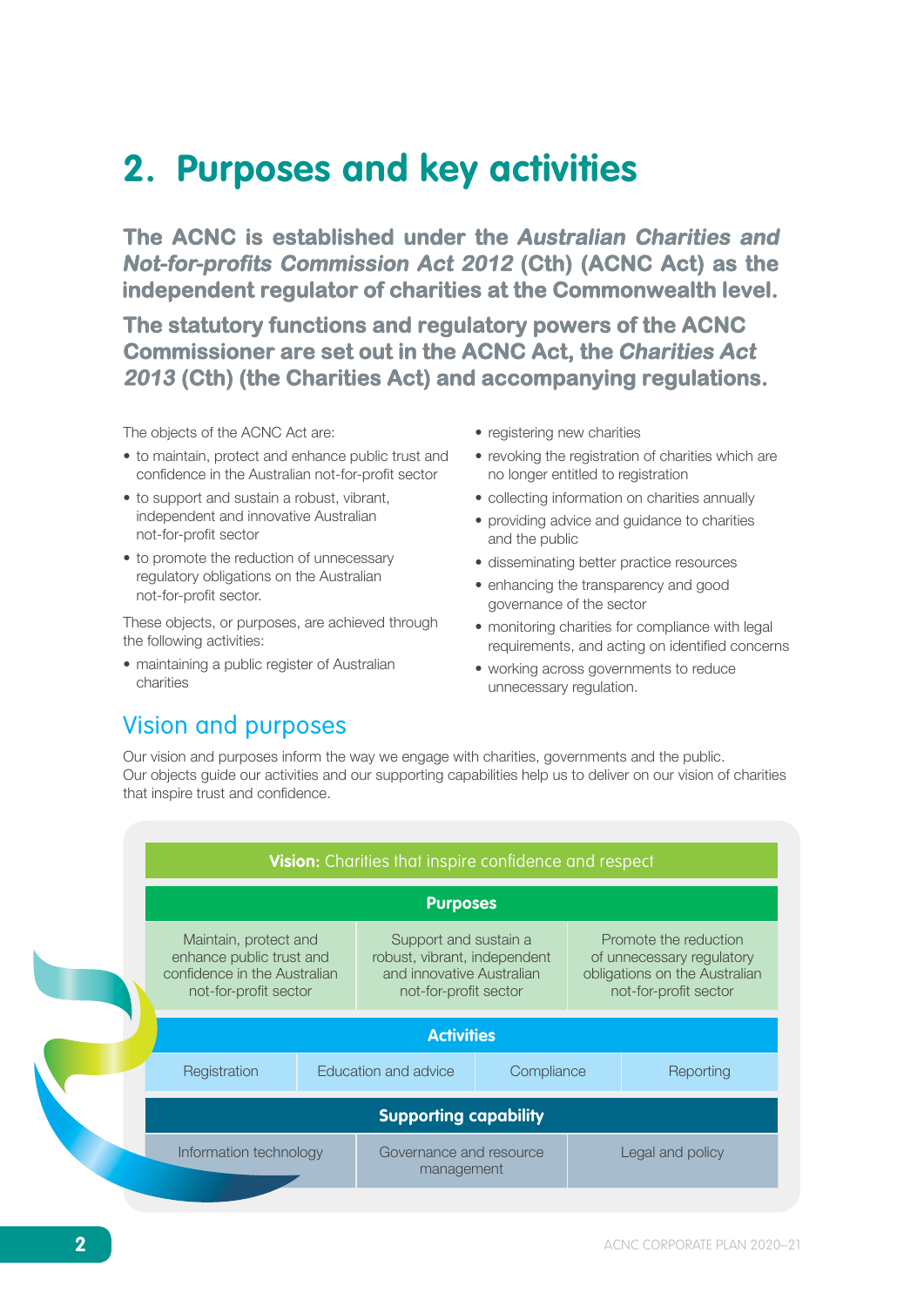## <span id="page-4-0"></span>**3. Operating context**

### Environment

As the independent Commonwealth regulator of charities, the ACNC is responsible for registering charities and administering the national regulatory framework for over 57,000 charities. We work across governments to reduce unnecessary regulation and reporting requirements impacting charities. The ACNC publishes the information we collect to help the public understand the work of charities and to support the transparency and accountability of the sector.

The ACNC has a key role in helping charities to understand their obligations and embed good practice governance into their operations. We develop a range of guidance materials and provide support via our multi-channel contact centre. When charities fail to comply with their obligations the ACNC will investigate and work with charities in support of corrective actions.

In addition to continuing to deliver against our purposes, the ACNC will face some uncertainty over the life of this plan. These uncertainties are being managed within the ACNC Risk Management Framework and include the following emerging issues:

Bushfires: During the 2019–2020 bushfire season some charities experienced a sudden influx of donations and increased demand for their services. The ACNC's website and charity portal also experienced a spike in queries from the community. The traffic to our site during January 2020 increased by 240% compared to the same period in 2019. Meeting the needs of communities impacted by disasters, including bushfires, is a key priority for charities, but donors also seek confidence that their contributions are helping those in need. Accordingly, the ACNC works with charities to ensure robust governance arrangements are embedded in their operations to help them to quickly adapt and respond during times of disaster. The ACNC will continue to support good charity governance through guidance and support over the life of this plan.

Coronavirus (COVID-19) Pandemic: The full impact of the Coronavirus (COVID-19) Pandemic is unknown at the time of writing this plan. Like all Australian workplaces, the ACNC has business continuity plans in place to protect staff and enable critical functions to continue in many different circumstances. In addition to protecting our staff, the ACNC has provided information to assist charities during this time. We have also prioritised the processing of applications for charities seeking to respond to this pandemic, as we do with all disasters.

Legislation review: In March 2020 the Government [responded](https://treasury.gov.au/sites/default/files/2020-03/p2020-61958-govt-response.pdf) to the Australian Charities and Not-for-profits Commission (ACNC) Legislation Review 2018. While the Government has shown support for most recommendations, some require more consultation before implementation, and some will not be able to be implemented until legislative amendments are finalised. The ACNC will work collaboratively to implement the Government recommendations to achieve meaningful reform.

Australian National Audit Office (ANAO) Performance Audit: The ANAO tabled the report [Regulation of Charities by the Australian](https://www.anao.gov.au/work/performance-audit/regulation-charities-australian-charities-and-not-profits-commission)  [Charities and Not-for-profits Commission](https://www.anao.gov.au/work/performance-audit/regulation-charities-australian-charities-and-not-profits-commission) on 31 March 2020. This report was a welcome endorsement of the ACNC's achievements since it was established in December 2012. The report also provided valuable insights to assist us to continue to improve our regulatory approach.

Deductible Gift Recipient (DGR) reforms:

In the 2020–21 reporting period, the ACNC will commence reviews of existing charities with DGR endorsement to assess their entitlement to registration as a charity and subtype of charity. In the 2019–20 reporting period, the ACNC developed the governance and resources for this review process and will monitor the progress of these reviews closely to ensure the reform objectives are met.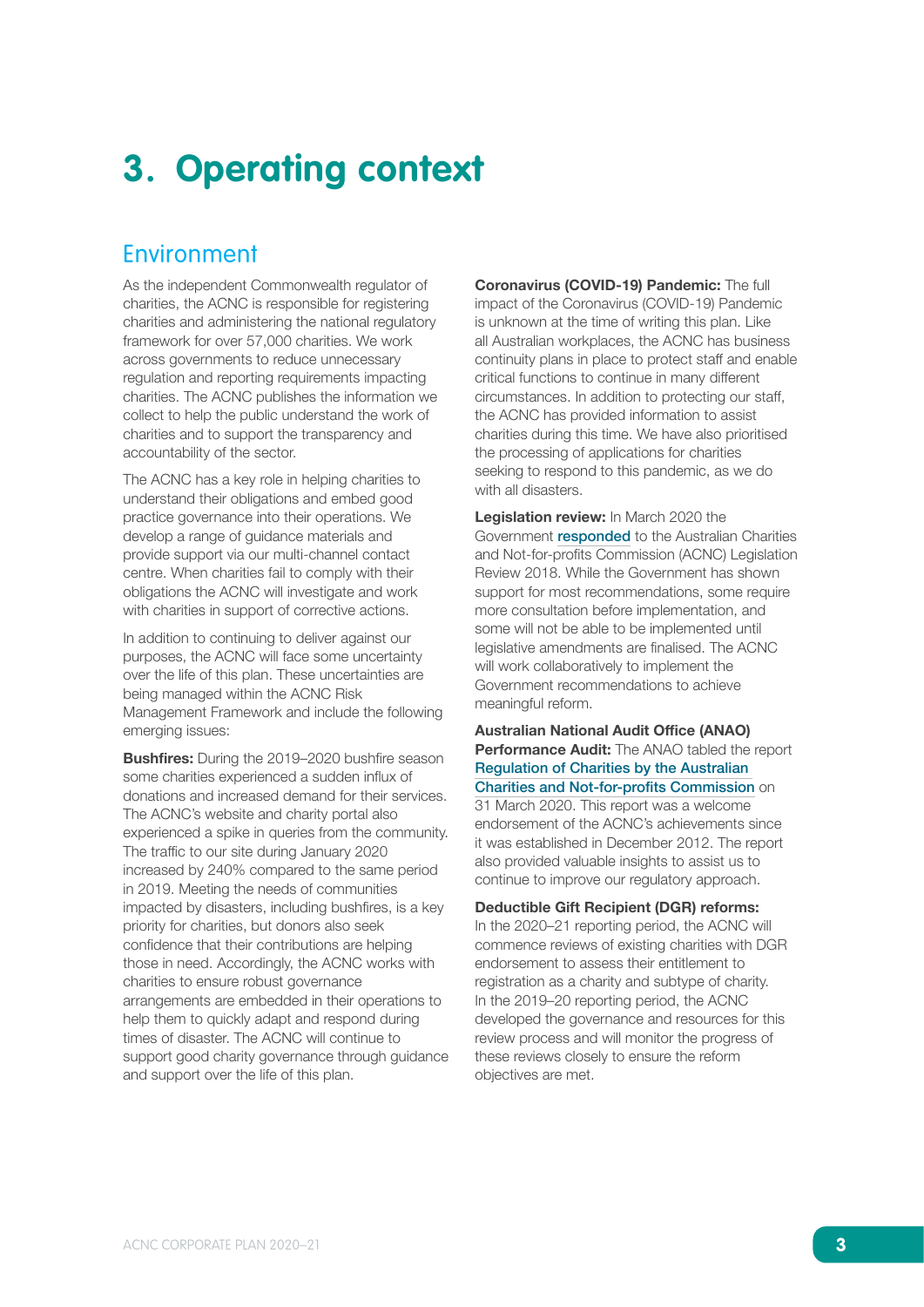### <span id="page-5-0"></span>Risk management

The ACNC Risk Management Framework provides staff with tools to effectively manage risk across the agency and is an essential component of good corporate governance, decision making and performance management.

The ACNC's risk tolerance will vary depending on the operating environment, the nature of the work being undertaken and our willingness to accept risk in pursuit of ACNC purposes. The risk tolerances

for the ACNC are set by the Commissioner and reviewed regularly; the leadership team has overall responsibility for monitoring and managing risk within ACNC operations.

Strategic risk impacting on the ACNC's ability to achieve its vision and purposes over the life of this plan, as well as mitigating strategies that effectively bring these risks within the tolerance limits of the Commissioner, are outlined in the table below.

| <b>Strategic risk</b>                                                                                              | <b>Mitigating strategies</b>                                                                                                                                                                                                                                                             |
|--------------------------------------------------------------------------------------------------------------------|------------------------------------------------------------------------------------------------------------------------------------------------------------------------------------------------------------------------------------------------------------------------------------------|
| An incorrect registration<br>decision is made, and<br>an organisation not                                          | We undertake quality assurance of a random selection of registration<br>application decisions each month to ensure that only eligible charities<br>are registered.                                                                                                                       |
| entitled to charity status<br>is placed on the Charity<br><b>Register</b>                                          | Applications undergo an initial risk assessment and registration policies<br>and processes are regularly reviewed and tailored to address low,<br>medium and high-risk concerns.                                                                                                         |
|                                                                                                                    | Before any application is refused it is reviewed internally.                                                                                                                                                                                                                             |
| The data on the Charity<br>Register is not up to<br>date, reliable or                                              | We undertake annual quality assurance reviews of charities on our<br>Charity Register to ensure that charities are still eligible for registration.<br>We review Annual Information Statements and Annual Financial                                                                      |
| complete                                                                                                           | Reports for accuracy and remove charities from the Charity Register<br>when they fail to meet their reporting obligations.                                                                                                                                                               |
| Our compliance<br>activities do not address                                                                        | Our compliance policies and processes are up to date and tailored<br>to address low, medium and high-risk concerns.                                                                                                                                                                      |
| non-compliance in the<br>charity sector                                                                            | We use data analytics to inform our understanding of risk to guide<br>our compliance activities.                                                                                                                                                                                         |
|                                                                                                                    | Quality assurance processes are in place to ensure our decisions<br>align with our regulatory approach and are legally correct.                                                                                                                                                          |
| The public loses<br>confidence in the<br>charity sector                                                            | We act swiftly and firmly where vulnerable people or significant<br>charity assets are at risk, where there is evidence of serious<br>mismanagement or misappropriation, or if there is a serious or<br>deliberate breach of the ACNC Act or ACNC Regulation.                            |
| <b>The Charity Register</b><br>and public education<br>and advice are not<br>relevant, timely or<br>well targeted. | We provide high-quality, easy-to-understand information, on a<br>user-friendly website to help members of the public:<br>• find information about the charity sector<br>• find registered charities to support (via the Charity Register)<br>· raise concerns about registered charities |
|                                                                                                                    | • contact our Advice Services team for further assistance.                                                                                                                                                                                                                               |
|                                                                                                                    | We publish guides and materials to help charities understand<br>charity law and meet their obligations and we update the Charity<br>Portal content regularly.                                                                                                                            |
|                                                                                                                    | Our materials are regularly reviewed and updated to ensure they<br>remain effective in meeting the needs of charities and additional<br>resources are developed in response to emerging issues.                                                                                          |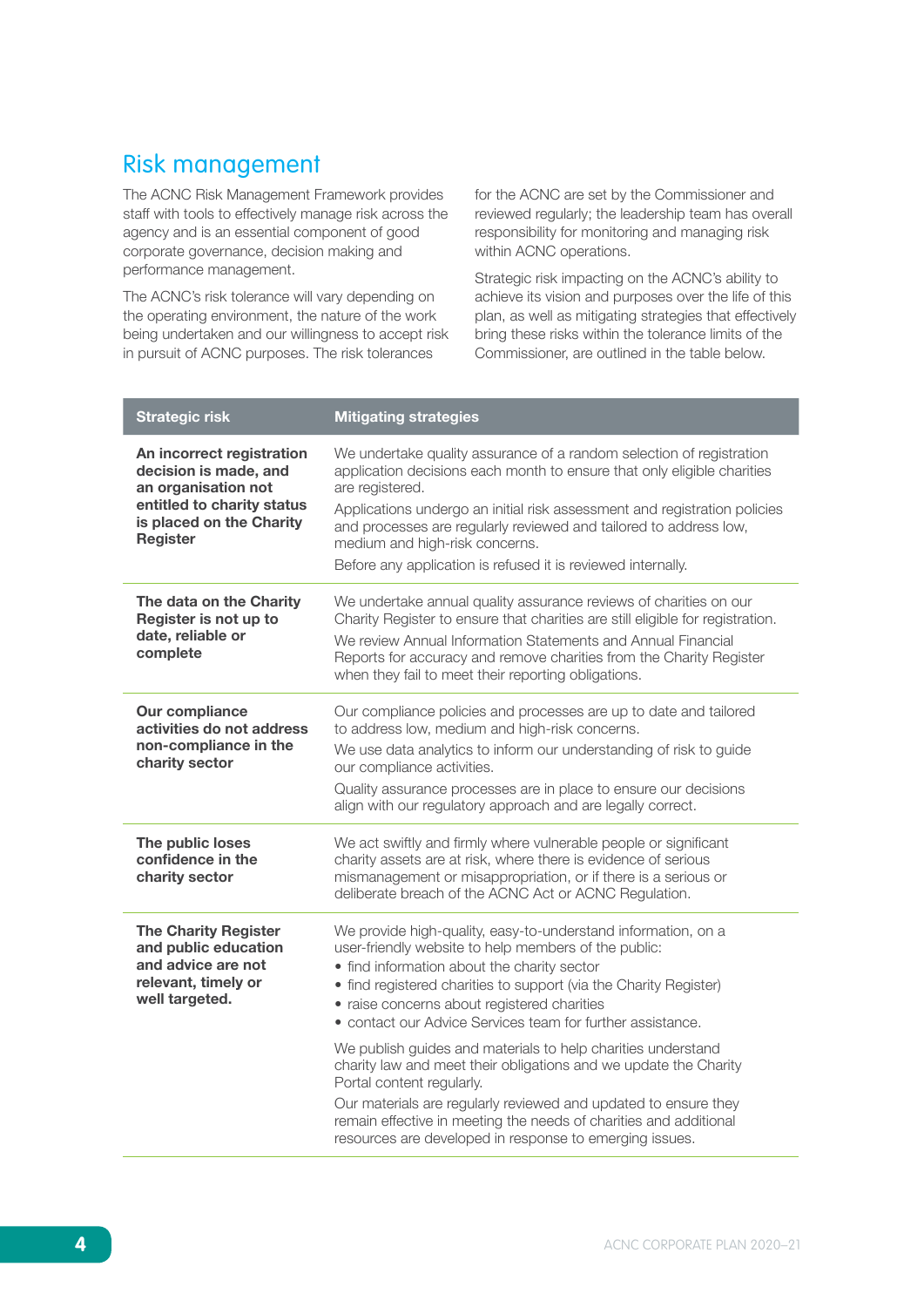| <b>Strategic risk</b>                                                   | <b>Mitigating strategies</b>                                                                                                                                                                                                      |  |  |  |
|-------------------------------------------------------------------------|-----------------------------------------------------------------------------------------------------------------------------------------------------------------------------------------------------------------------------------|--|--|--|
| We fail to reduce<br>the regulatory burden<br>on charities              | We undertake a Regulator Performance Framework self-assessment.<br>This self-assessment is validated externally through the ACNC's<br>approved stakeholder consultation mechanism consisting of the<br>Sector and Adviser Forums. |  |  |  |
|                                                                         | We work across the Commonwealth and with state and territory<br>governments to reduce unnecessary regulatory obligations for<br>charities.                                                                                        |  |  |  |
|                                                                         | We work with professional bodies to provide plain English advice to<br>charities on financial reporting and disclosures.                                                                                                          |  |  |  |
|                                                                         | We provide other government agencies with access to the ACNC<br>Charity Passport which enables access to ACNC charity data.                                                                                                       |  |  |  |
| We fail to provide<br>secure, reliable and                              | We monitor our compliance with the Protective Security Policy<br>Framework and continually work to strengthen IT security measures.                                                                                               |  |  |  |
| modern IT systems                                                       | Offsite back up and disaster recovery arrangements are in place and<br>we provide training to IT staff to enable them to provide effective<br>support for all ACNC platforms.                                                     |  |  |  |
| Our resourcing is<br>insufficient to achieve<br>our vision and purposes | Our budgeting, forecasting and reporting processes are robust and<br>support our resource planning and management decisions, including<br>human resources.                                                                        |  |  |  |
| We fail to comply with<br>legislative requirements                      | We provide advice on existing and emerging legal risks and risk<br>mitigation strategies.                                                                                                                                         |  |  |  |
|                                                                         | We draft and review policies and procedures, administrative decisions,<br>work instructions, and education and guidance material.                                                                                                 |  |  |  |

#### Governance and Accountability

#### Accountable Authority

The ACNC is not a Commonwealth entity for the purposes of the *Public Governance, Performance*  and Accountability Act 2013 (Cth) (PGPA Act). The ACNC Commissioner sets the direction and priorities of the ACNC, determines how resources will be allocated and produces the ACNC Corporate Plan and Annual Report. The Commissioner of Taxation is the Accountable Authority for the ACNC for PGPA Act purposes and provides an independent mechanism to assist the ACNC in monitoring risk and compliance with the PGPA Act.

#### ACNC Advisory Board

The ACNC Advisory Board consists of charity sector leaders and experts in charity law, taxation, accounting and policy as well as state government officials. The Board provides advice to the Commissioner on issues and valuable insights into the Australian charity sector.

#### Audit and Risk Committees

As the Accountable Authority, the Commissioner of Taxation has given approval for the ACNC Audit and Risk Committee to operate as a subcommittee of the Australian Taxation Office (ATO) Audit and Risk Committee for the purposes of supporting the Accountable Authority in meeting their obligations under the PGPA Act.

The ACNC Audit and Risk committee provides risk and performance updates for the approval of the ATO Audit and Risk Committee at every meeting.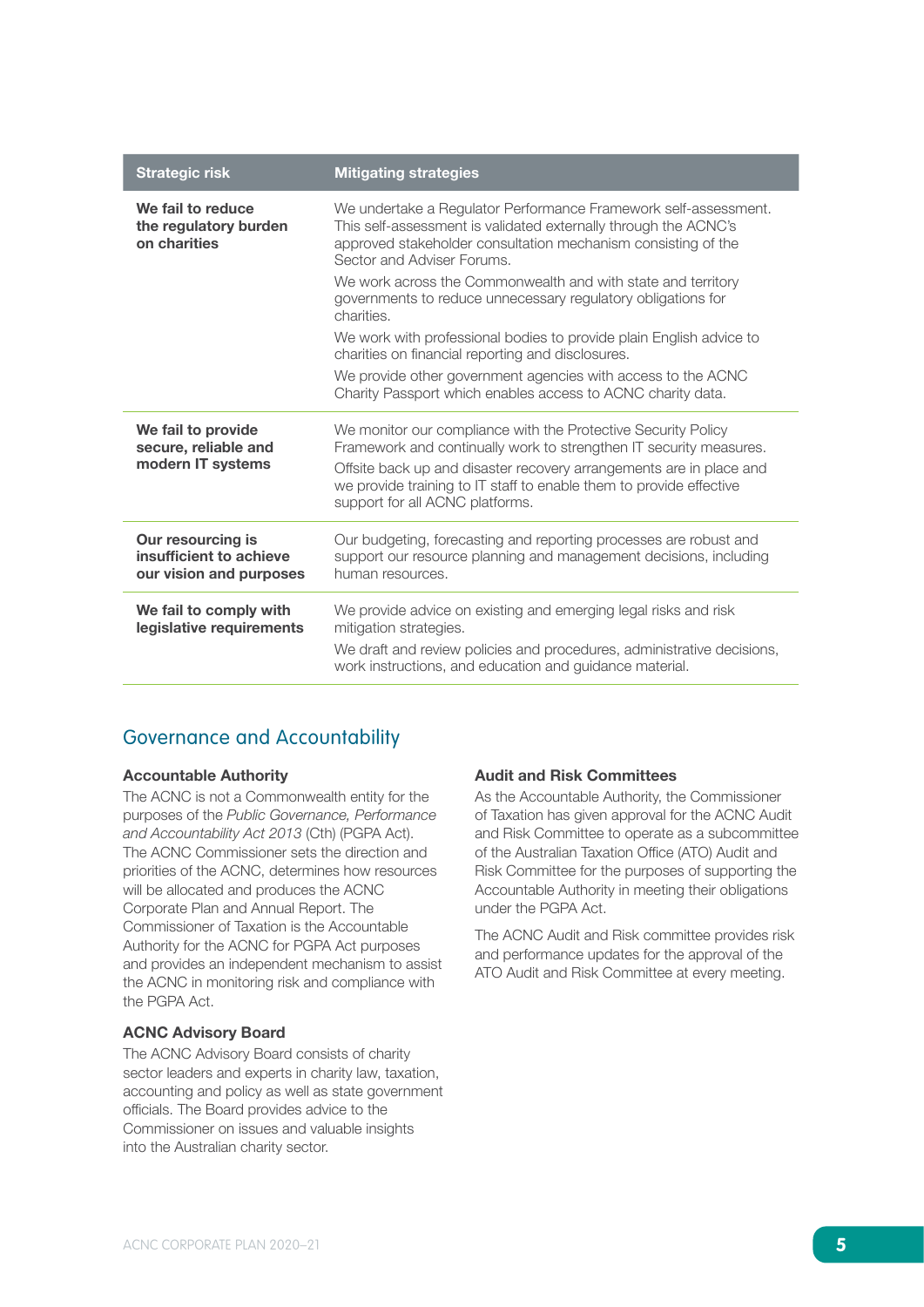### <span id="page-7-0"></span>Cooperation and engagement

The ACNC could not deliver on its vision and purposes without the cooperation of other like-minded groups and organisations including:

| <b>Groups and organisations</b>            | <b>Activity</b>                                                                                                                                                                                                                                                                                                                                                                                                                                                                                                                                                                                                                                                                                                                                                                             |
|--------------------------------------------|---------------------------------------------------------------------------------------------------------------------------------------------------------------------------------------------------------------------------------------------------------------------------------------------------------------------------------------------------------------------------------------------------------------------------------------------------------------------------------------------------------------------------------------------------------------------------------------------------------------------------------------------------------------------------------------------------------------------------------------------------------------------------------------------|
| <b>Charities</b>                           | The ACNC works with charities to help them understand and meet<br>their obligations. We provide education, support and guidance and<br>we consult with charities about changes that may impact them.                                                                                                                                                                                                                                                                                                                                                                                                                                                                                                                                                                                        |
| <b>Australian public</b>                   | We strive to improve public understanding of the work of charities.<br>We make available the information we collect as part of regulating<br>charities, including information reported to us annually.                                                                                                                                                                                                                                                                                                                                                                                                                                                                                                                                                                                      |
| <b>Australian Taxation Office</b>          | The ACNC Commissioner is the independent regulator of charities.<br>Staff of the ACNC are employees of the ATO operating under the<br>direction of the ACNC Commissioner.<br>The ACNC is not a separate Commonwealth entity and is part of the<br>ATO for the purposes of the PGPA Act.<br>Charities registered with the ACNC are eligible for charity tax<br>concessions administered by the ATO. We have a Memorandum of<br>Understanding with the ATO for the joint administration of charitable<br>entitlements and tax concessions and compliance activity.<br>Memorandums of understanding are also in place for the provision<br>of supporting functions by the ATO including human resources,<br>enterprise solutions and technology, finance, accommodation<br>and communications. |
| <b>Other Commonwealth</b><br>entities      | The ACNC is part of the Treasury portfolio. The Treasury portfolio<br>undertakes a range of activities to support sustained growth in the<br>economy. The ACNC's activities align with Treasury policy direction<br>and outcomes.<br>As a national regulator, the ACNC is required to assess its<br>performance against the Australian Government's Regulator<br>Performance Framework (RPF). This framework is a core element<br>of the Government's deregulation agenda. The ACNC works with<br>other Commonwealth entities to identify ways in which the<br>regulatory burden on charities can be reduced.                                                                                                                                                                               |
| <b>State and territory</b><br>governments  | The ACNC works with state and territory governments to identify<br>ways in which the regulatory burden on charities can be reduced.                                                                                                                                                                                                                                                                                                                                                                                                                                                                                                                                                                                                                                                         |
| <b>ACNC Advisory Board</b>                 | The Advisory Board advises the ACNC Commissioner. The Board<br>is appointed by the Minister and consists of up to eight 'general<br>members' with expertise in the not-for-profit sector, law, taxation<br>or accounting, and office holders.                                                                                                                                                                                                                                                                                                                                                                                                                                                                                                                                               |
| <b>Sector Forum</b>                        | The Sector Forum comprises representatives of the charity sector<br>and government agencies. The Sector Forum is invited by the ACNC<br>to comment on ACNC procedures, publications and regulation to<br>support continual improvement.                                                                                                                                                                                                                                                                                                                                                                                                                                                                                                                                                     |
| <b>Adviser Forum</b>                       | The Adviser Forum comprises representatives of advisory bodies<br>to the charity sector and government agencies. The Adviser Forum<br>is invited by the ACNC to comment on ACNC procedures,<br>publications and regulation to support continual improvement.                                                                                                                                                                                                                                                                                                                                                                                                                                                                                                                                |
| <b>Academics and</b><br><b>Researchers</b> | The ACNC works with academics and researchers to improve<br>public understanding of the work of charities.                                                                                                                                                                                                                                                                                                                                                                                                                                                                                                                                                                                                                                                                                  |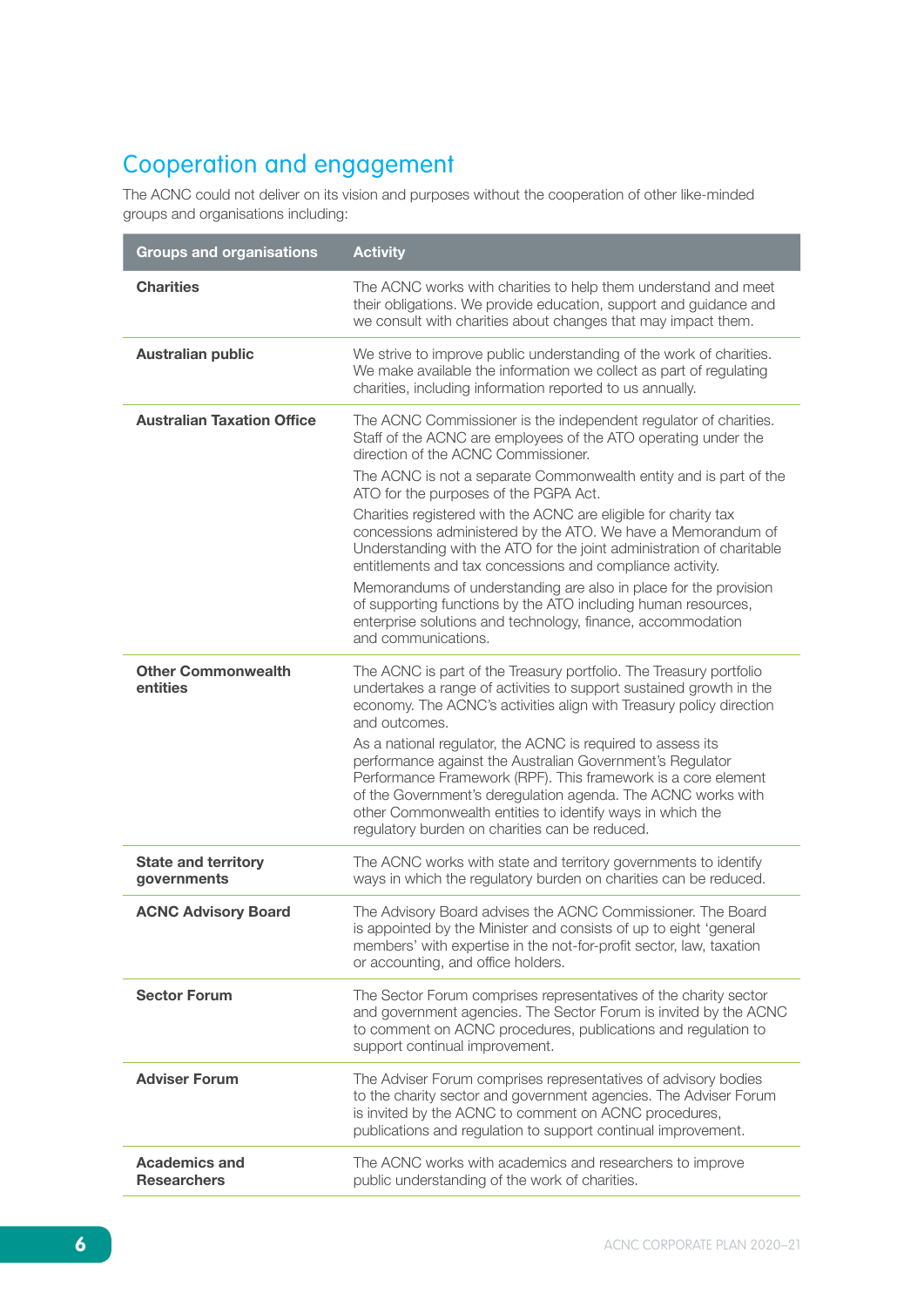## <span id="page-8-0"></span>**4. Performance**

### **Purpose 1:** Maintain, protect and enhance public trust and confidence in the Australian not-for-profit sector

We register not-for-profits that apply for charity status, monitor their compliance with their obligations for maintaining this charity status, and investigate charities that are not fulfilling their obligations.

We will demonstrate our performance through the achievement of the following measure:

|     |                                                                                                                                  |                                                                                                                           | <b>Target</b>    |             |         |         |
|-----|----------------------------------------------------------------------------------------------------------------------------------|---------------------------------------------------------------------------------------------------------------------------|------------------|-------------|---------|---------|
| No. | <b>Measure</b>                                                                                                                   | <b>PBS</b> reference                                                                                                      | $2020 - 21$      | $2021 - 22$ | 2022-23 | 2023-24 |
| 1.1 | Percentage of new charity<br>registrations completed<br>within agreed timeframes                                                 | $2020 - 21$<br>Australian<br><b>Taxation Office</b><br>(ATO) Portfolio<br><b>Budget</b><br><b>Statements</b><br>$(PBS)^*$ | 90%              | 90%         | 90%     | 90%     |
|     | Source: ACNC Customer Relationship Management System<br>Methodology: Data is extracted monthly and collated for annual reporting |                                                                                                                           |                  |             |         |         |
| 1.2 | Percentage of charities<br>complying with timeliness<br>of Annual Information<br>Statement submission<br>requirements            | $2020 - 21$<br>ATO PBS*                                                                                                   |                  | 75%         | 75%     | 75%     |
|     | Source: Charity Register<br>Methodology: Measured from the submission due date set by the Commissioner                           |                                                                                                                           |                  |             |         |         |
| 1.3 | Percentage of<br>investigations finalised<br>within 12 months                                                                    | $2020 - 21$<br>ATO PBS*                                                                                                   | 75%              | 75%         | 75%     | 75%     |
|     | Source: ACNC Customer Relationship Management System<br>Methodology: Measured from the commencement of the analysis              |                                                                                                                           |                  |             |         |         |
| 1.4 | Number of DGR reviews<br>conducted annually.                                                                                     | N/A                                                                                                                       | 500 <sup>1</sup> | 500         | 500     | 500     |
|     | Source: Charity Register<br>Methodology: Reviews included in the count once a determination has been made                        |                                                                                                                           |                  |             |         |         |

**\*Note:** At the time of publication the Department of the Treasury Portfolio Budget was not yet finalised. The PBS references will be updated when this budget is published.

<sup>1</sup> Number of DGR reviews conducted in the 2020-21 reporting period may be impacted by the COVID-19 Pandemic.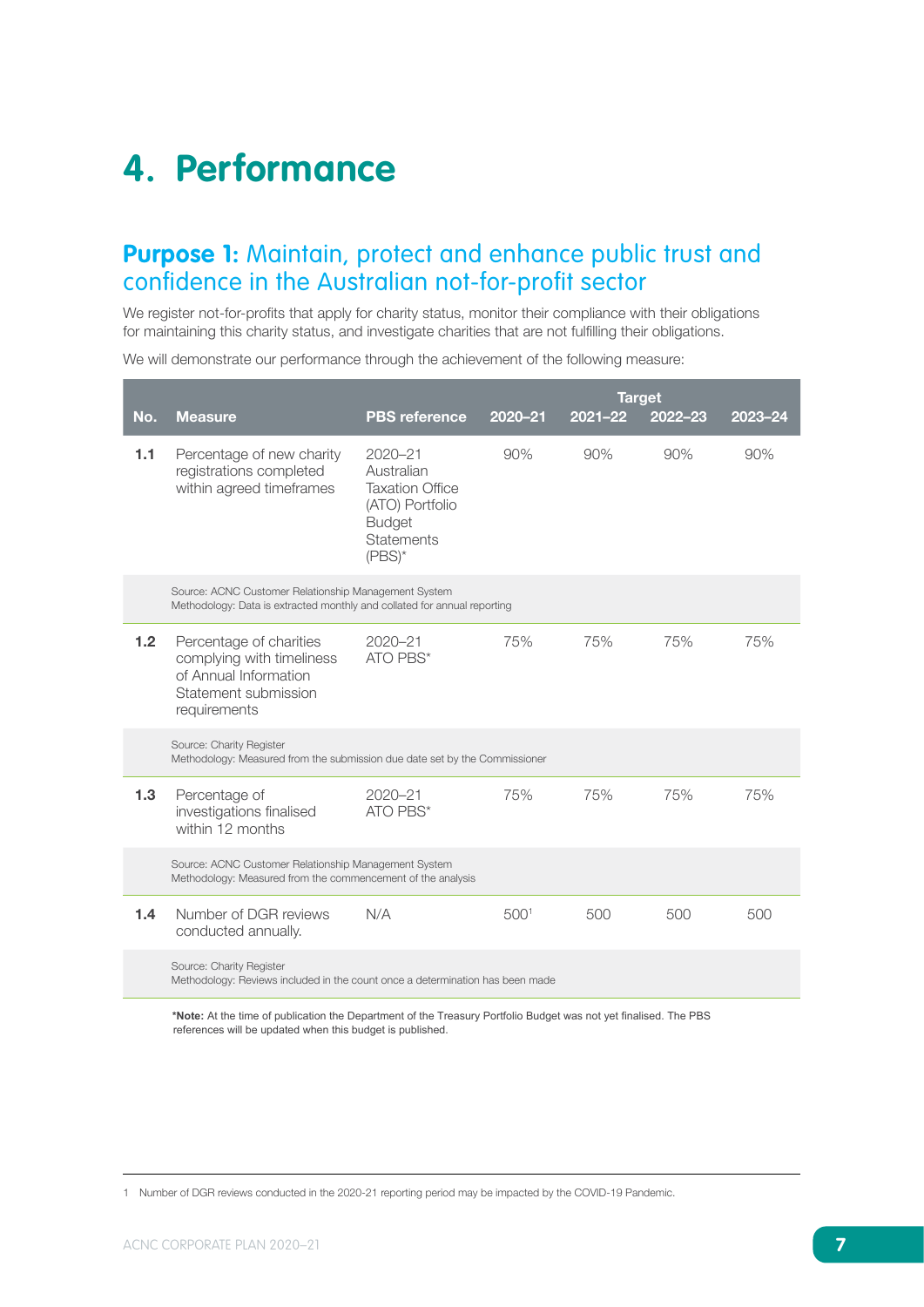### <span id="page-9-0"></span>**Purpose 2:** To support and sustain a robust, vibrant, independent and innovative Australian not-for-profit sector

We support charities through the provision of education and information and by maintaining the Charity Register, an online, searchable register of information about charities, including governance, operational, and financial arrangements. This information is made publicly available to support transparency and trust in the charity sector.

We also collect and analyse Annual Information Statement and Annual Financial Report data and provide examples of best practice as well as tools to assist good governance.

We will demonstrate our performance through the achievement of the following measure:

| No. | <b>Measure</b>                                                                                                                                                                                                                                                                                                  | <b>PBS</b><br>reference | $2020 - 21$                                                                                                                        | <b>Target</b><br>$2021 - 22$               | $2022 - 23$                                                     | 2023-24                                                         |
|-----|-----------------------------------------------------------------------------------------------------------------------------------------------------------------------------------------------------------------------------------------------------------------------------------------------------------------|-------------------------|------------------------------------------------------------------------------------------------------------------------------------|--------------------------------------------|-----------------------------------------------------------------|-----------------------------------------------------------------|
| 2.1 | The ACNC will collect<br>new information about<br>the programs charities<br>conduct, using a<br>consistent taxonomy<br>classification, where they<br>conduct those programs<br>and who those programs<br>benefit. Once collected,<br>this information will be<br>accessible to<br>government and the<br>public. | $2020 - 21$<br>ATO PBS* | Launch<br>of the<br>enhanced<br>Charity<br>Register                                                                                | Searchable<br>program<br>data<br>available | Increased<br>usage of<br>the<br>enhanced<br>Charity<br>Register | Increased<br>usage<br>of the<br>enhanced<br>Charity<br>Register |
|     | Source: 2020 Annual Information Statements<br>Methodology: 2020 Annual Information Statements include the new program taxonomy                                                                                                                                                                                  |                         |                                                                                                                                    |                                            |                                                                 |                                                                 |
| 2.2 | Percentage of time<br>phone calls are<br>answered within 4<br>minutes.                                                                                                                                                                                                                                          | 2020-21<br>ATO PBS*     | 80%                                                                                                                                | 80%                                        | 80%                                                             | 80%                                                             |
|     | Source: ACNC Customer Relationship Management System<br>Methodology: Data is extracted monthly and collated for annual reporting                                                                                                                                                                                |                         |                                                                                                                                    |                                            |                                                                 |                                                                 |
| 2.3 | Information and<br>guidance materials are<br>reviewed and updated or<br>published for the first<br>time on the ACNC<br>website to assist<br>charities in<br>understanding their<br>obligations.                                                                                                                 | 2020-21<br>ATO PBS*     | Information<br>and<br>guidance<br>materials<br>reviewed<br>and<br>updated or<br>published<br>for the first<br>time as<br>required. | As per<br>2020-21                          | As per<br>2020-21                                               | As per<br>2020-21                                               |
|     | Source: ACNC Website                                                                                                                                                                                                                                                                                            |                         |                                                                                                                                    |                                            |                                                                 |                                                                 |

Methodology: Publication of guidance within the reporting period

\*Note: At the time of publication the Department of the Treasury Portfolio Budget was not yet finalised. The PBS references will be updated when this budget is published.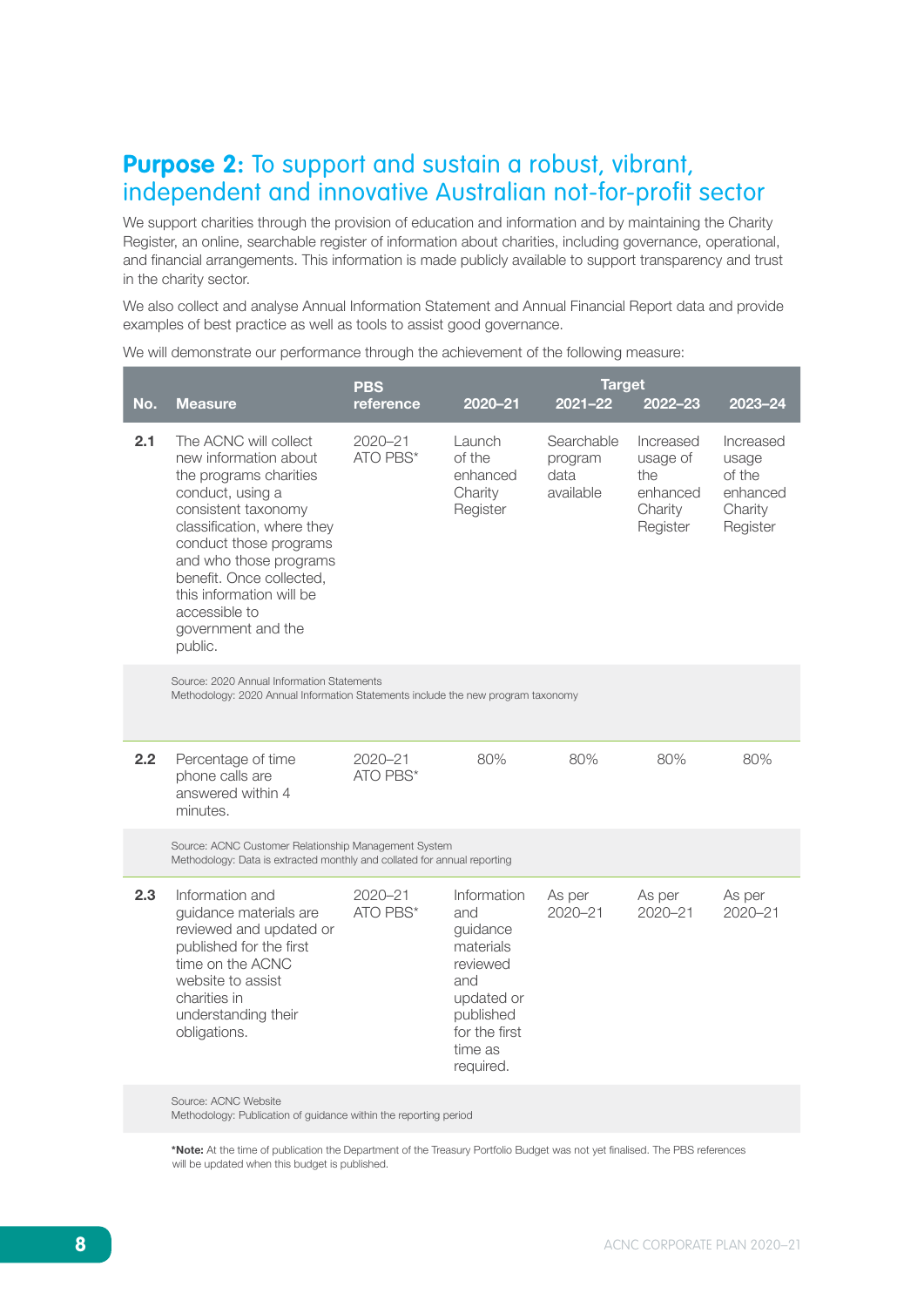<span id="page-10-0"></span>

|                                                                                                        |                                                                                             | <b>Target</b><br><b>PBS</b> |                                                        |                       |                       |                       |  |
|--------------------------------------------------------------------------------------------------------|---------------------------------------------------------------------------------------------|-----------------------------|--------------------------------------------------------|-----------------------|-----------------------|-----------------------|--|
| No.                                                                                                    | <b>Measure</b>                                                                              | reference                   | 2020-21                                                | $2021 - 22$           | 2022-23               | 2023-24               |  |
| 2.4                                                                                                    | Information about<br>charities is published                                                 | N/A                         | Publication<br>Ωf<br>Australian<br>Charities<br>Report | As per<br>$2020 - 21$ | As per<br>$2020 - 21$ | As per<br>$2020 - 21$ |  |
|                                                                                                        | Source: ACNC website<br>Methodology: Publication of information within the reporting period |                             |                                                        |                       |                       |                       |  |
| 2.5                                                                                                    | Number of annual<br>financial reports<br>examined for accuracy                              | N/A                         | 250                                                    | 250                   | 250                   | 250                   |  |
| Source: Charity Register<br>Methodology: Number of finalised examinations within the reporting period. |                                                                                             |                             |                                                        |                       |                       |                       |  |

### **Purpose 3:** Promote the reduction of unnecessary regulatory obligations on the Australian not-for-profit sector

We work with state and territory governments and other Commonwealth government entities to reduce unnecessary regulatory obligations for charities. The ACNC works to harmonise and simplify reporting for charities and establish sharing arrangements so they only have to report once to government.

We will demonstrate our performance through the achievement of the following measure:

| No. | <b>Measure</b>                                                                                          | <b>PBS</b><br>reference | 2020-21                                                                                                                   | <b>Target</b><br>$2021 - 22$ | 2022-23               | $2023 - 24$           |
|-----|---------------------------------------------------------------------------------------------------------|-------------------------|---------------------------------------------------------------------------------------------------------------------------|------------------------------|-----------------------|-----------------------|
| 3.1 | Reduce<br>unnecessary<br>regulation for<br>charities by<br>simplifying and<br>streamlining<br>reporting | $2020 - 21$<br>ATO PBS* | The Regulator<br>Performance<br>Framework<br>demonstrates<br>a reduction in<br>unnecessary<br>regulation for<br>charities | As per<br>2020-21            | As per<br>$2020 - 21$ | As per<br>$2020 - 21$ |

Source: ACNC website

Methodology: Regulator Performance Framework self-assessment published within the reporting period demonstrates improvement

\***Note:** At the time of publication the Department of the Treasury Portfolio Budget was not yet finalised. The PBS references will be updated when this budget is published.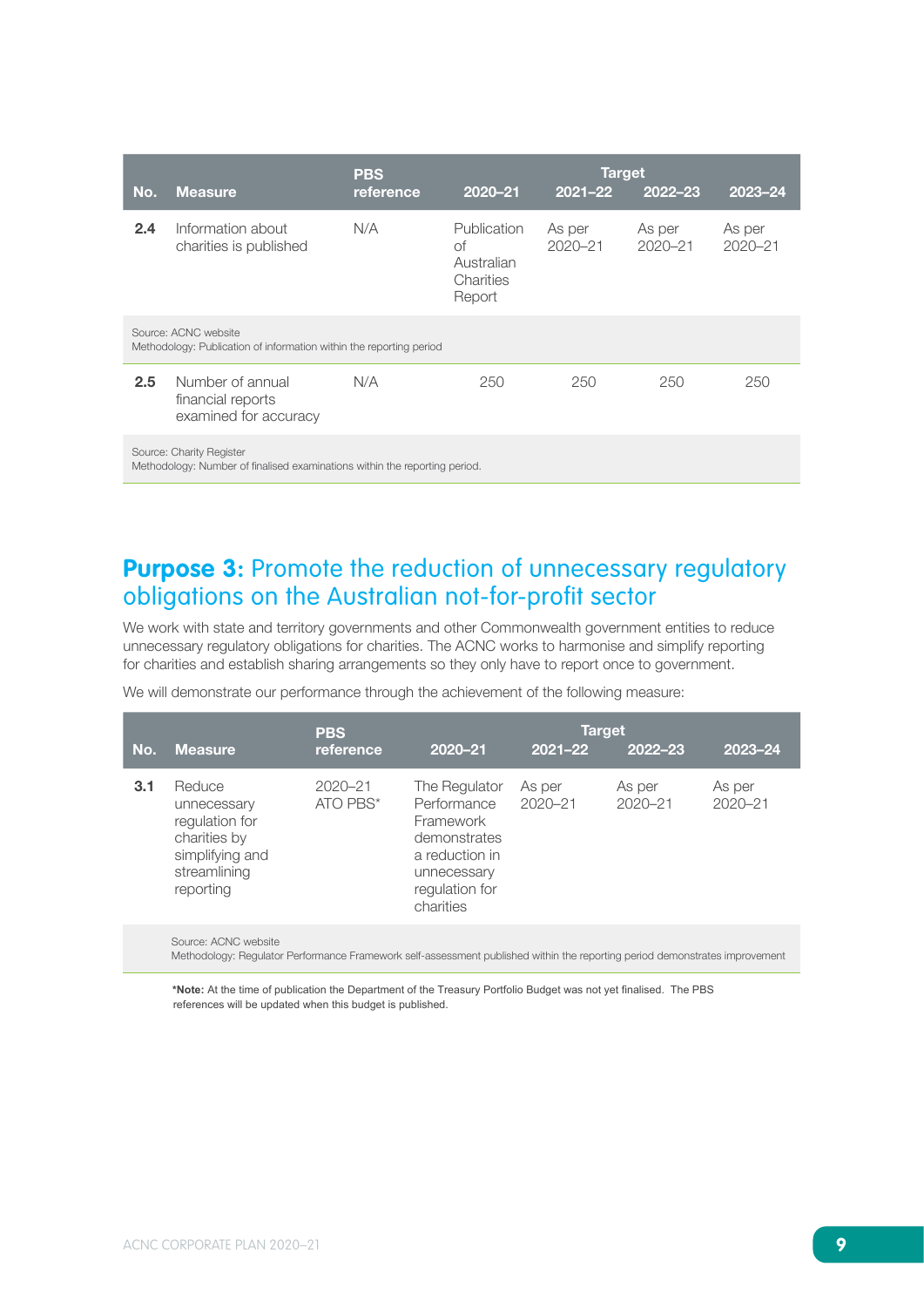## <span id="page-11-0"></span>**5. Capability**

**The ACNC capability underpins the delivery against our vision and purposes and has three fundamental components:**

### Information technology

Our information technology capability delivers reliable and modern platforms to encourage communication, innovation and transparency. This capability supports strategic decision making through information governance and data analytics.

Over the life of this plan our information technology capability will be strengthened through the development of a multi-year plan to identify and exploit opportunities, remediate challenges and gaps and create an adaptable platform for our future needs.

### Governance and resource management

Our governance and resource management capability ensure human resources, governance and finance functions are collectively managed across the ACNC. This capability supports strategic decision making through workforce insights and financial and non-financial performance monitoring and reporting.

Over the life of this plan our workforce and resource management capability will be strengthened through the implementation of the Workforce Plan and associated strategic projects including the ACNC Employee Value Proposition, ACNC Culture Plan and ACNC Learning and Development Strategy.

### Legal and policy

Our legal and policy capability provides advice on the application of law relevant to the operation of the ACNC, supports strategic decision making through the provision of specialist legal advice, responds to privacy complaints and Freedom of Information requests, manages litigation and coordinates submissions on changes to the laws that affect charities.

Over the life of this plan our legal and policy capability will be strengthened through the provision of agency-wide training and support to ensure the ACNC's ongoing compliance with legislation, regulation and government policy objectives.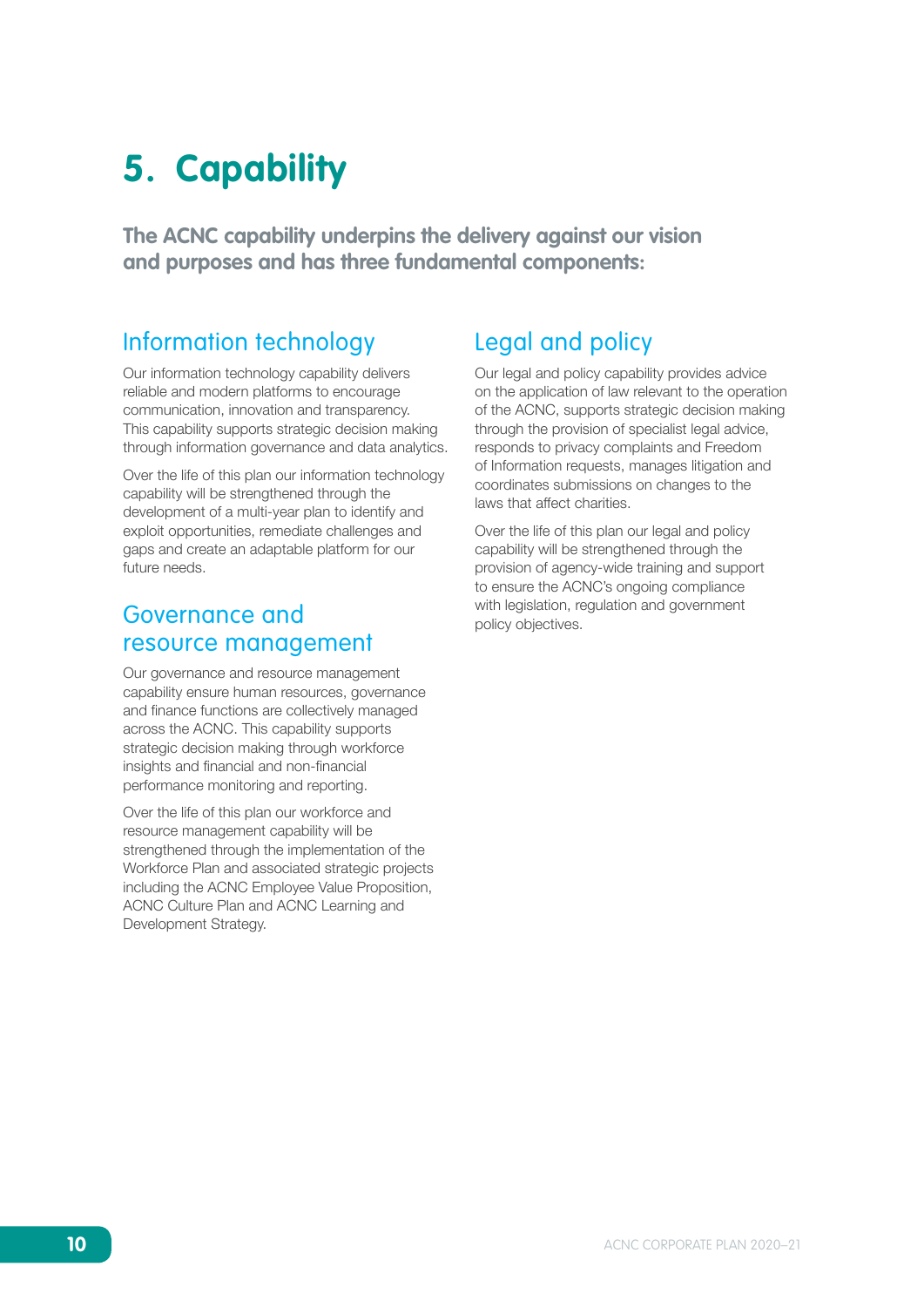## <span id="page-12-0"></span>**6. Glossary and acronyms**

ACNC – Australian Charities and Not-for-profits Commission

ACNC Act – the *Australian Charities and Not-for-*Profits Commission Act 2012 (Cth) and the *Australian Charities and Not-for-profits Commission*  (Consequential and Transitional) Act 2012 (Cth). These two Acts established the ACNC and set out its powers and functions.

ACNC Regulations – *Australian Charities and*  Not-for-profits Commission Regulation 2013 (Cth) (the ACNC Regulations). These regulations provide more detailed requirements in relation to the ACNC Charity Register, financial reporting and sets out the Governance Standards.

Annual financial report – the annual financial report that medium and large registered charities must submit to the ACNC which contains the audited/reviewed financial statements and notes, audit/review report and signed Responsible Persons' declaration for the reporting period.

Annual Information Statement - the annual statement that registered charities must submit to the ACNC which contains information about a charity's operations for the reporting period.

**Charity Portal** – an online service where registered charities can update their details and submit their AIS: [charity.acnc.gov.au](https://charity.acnc.gov.au)

**Charity Register** – a consolidated database of all charities that have met the definition of charity in the Charities Act 2013 (Cth) and other requirements for registration under the ACNC Act.

Governance Standards - a set of minimum governance requirements that charities must meet. These are set out in the *Australian Charities and*  Not-for-Profits Commission Regulation 2013 (Cth).

Governance Toolkit – a suite of resources designed to help charities manage risk in four key areas: safeguarding people, financial abuse, cybersecurity, and working with partners.

PGPA Act – the *Public Governance, Performance*  and Accountability Act 2013 (Cth) establishes a coherent system of governance and accountability for public resources, with an emphasis on planning, performance and reporting.

Regulation – relates to the regulatory obligations on the Australian not-for-profit sector.

Registration – the process of becoming a registered charity.

Regulatory approach – how the ACNC approaches its role as an independent charity regulator: [acnc.gov.au/regulatoryapproach](http://www.acnc.gov.au/regulatoryapproach)

Regulator performance framework – sets out the Government's commitment to reduce the cost of unnecessary or inefficient regulation.